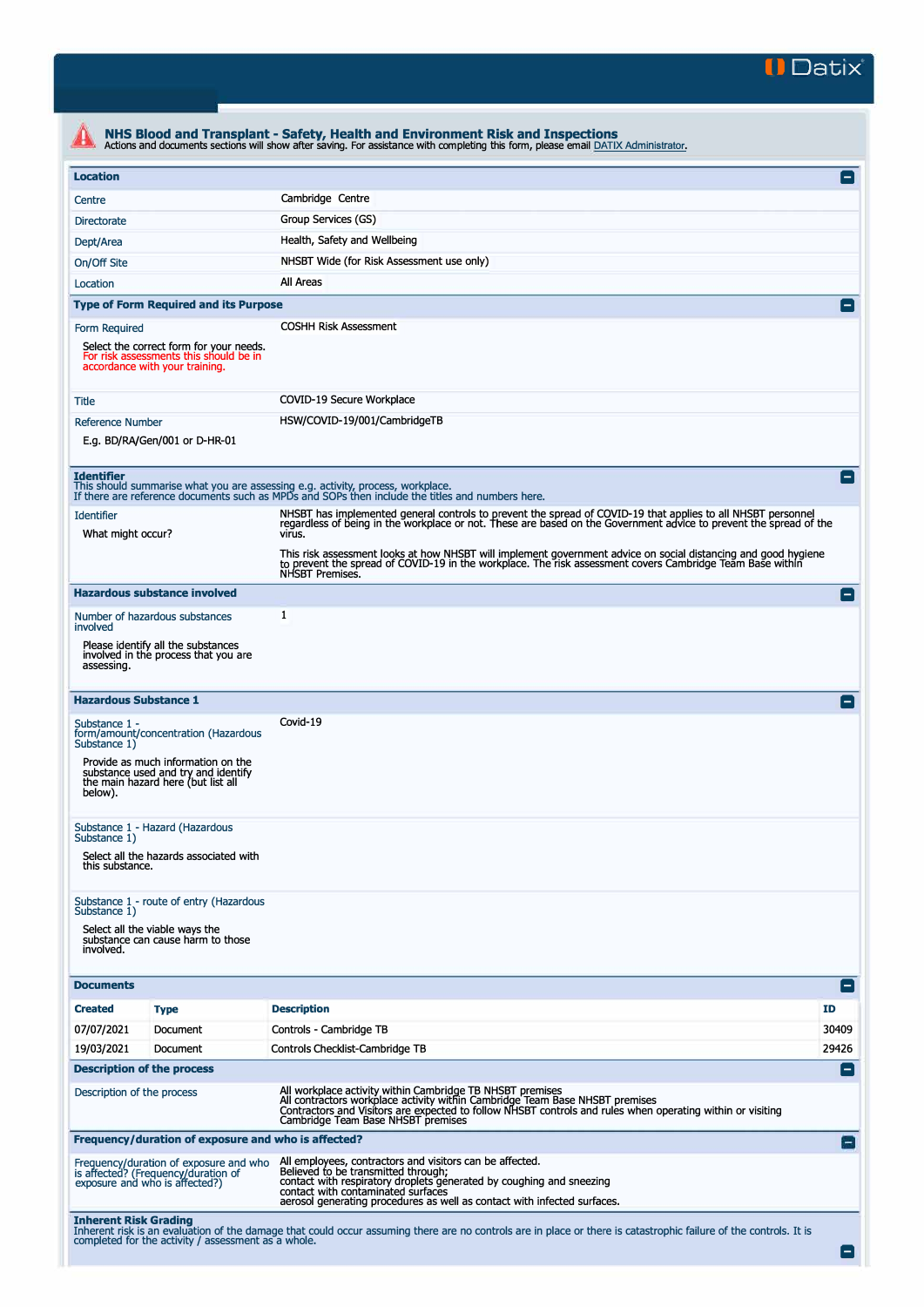## **Inherent Risk**

Red-Extreme<br>Orange-High<br>Yellow-Moderate<br>Green-Low

|                       | Impact               |              |                              |           |              |
|-----------------------|----------------------|--------------|------------------------------|-----------|--------------|
| Likelihood            | <b>Negligible</b>    | <b>Minor</b> | Moderate                     | Major     | Catastrophic |
| <b>Almost Certain</b> | $\overline{O}$       | C            | О                            | $\bullet$ | O            |
| Likely                |                      |              |                              | $\bullet$ |              |
| <b>Possible</b>       | $\bullet$            | $\epsilon$   |                              |           |              |
| <b>Unlikely</b>       | $\bullet$            | $\bigcap$    |                              | ۰         |              |
| Rare                  | $\bullet$            | C            |                              | $\bigcap$ |              |
|                       | Rating (initial): 16 |              | <b>Risk level (initial):</b> |           |              |
|                       | Extreme              |              |                              |           |              |

**Controls in place**<br>Best practice is to directly link the controls to the hazards they are reducing and to list them in order of preference according to the hierarchy of control i.e.<br>eliminate, substitute, engineering cont

| Controls in place<br>E.G. "Gloves available to wear-YES"<br>For COSHH assessments please<br>consider other controls e.g. Health | Cambridge Team Base.<br>The additional local controls are summarised below:<br>Individuals must;<br>• Not report for work if showing any symptoms of COVID-19 symptoms                    |  |
|---------------------------------------------------------------------------------------------------------------------------------|-------------------------------------------------------------------------------------------------------------------------------------------------------------------------------------------|--|
| Surveillance.                                                                                                                   | include high temperature and/or new and continuous cough or a loss of, or change in, your normal sense of taste or smell (anosmia)                                                        |  |
|                                                                                                                                 | • Avoid contact with someone who is displaying symptoms of coronavirus (COVID-19)                                                                                                         |  |
|                                                                                                                                 | • Avoid use of public transport, when possible                                                                                                                                            |  |
|                                                                                                                                 | • Wash hands regularly as per government and NHSBT advice:<br>- Upon entering and prior to leaving a workplace.<br>- Before and after eating or smoking.<br>- After coughing or sneezing. |  |
|                                                                                                                                 | • Maintain social distancing of 2m from others, whenever possible.<br>- All to adhere to 2 metre social distancing signage                                                                |  |
|                                                                                                                                 | • Implement good respiratory hygiene measures when coughing, sneezing,<br>wiping or blowing nose.                                                                                         |  |
|                                                                                                                                 | • Take temperature on arrival and use Clinell wipes to clean<br>thermometer thoroughly after use                                                                                          |  |
|                                                                                                                                 | • Use disposable tissues and dispose of immediately after use into the<br>nearest waste bin or clinical waste bin                                                                         |  |
|                                                                                                                                 | • Individuals must also wear an appropriate FFP2 face mask                                                                                                                                |  |
|                                                                                                                                 | . When on site, all Visitors / Contractors to sign in and out                                                                                                                             |  |
|                                                                                                                                 | Controls – Cambridge Team Base                                                                                                                                                            |  |
|                                                                                                                                 | • Reduce number of staff working in within garage area to maintain social distance guidance - maximum capacity with vehicle - 5                                                           |  |
|                                                                                                                                 | without vehicle - 8<br>• Reduce number of staff working in within Stores to maintain social<br>distance guidance - maximum capacity of 3                                                  |  |
|                                                                                                                                 | • Reduce number of staff working in Senior Sisters office to maintain social<br>distance quidance – maximum capacity of 2                                                                 |  |
|                                                                                                                                 | • Reduce number of staff within kitchen to maintain social<br>distance quidance - maximum capacity of 2                                                                                   |  |
|                                                                                                                                 | • Reduce number of staff within small, downstairs office to maintain social<br>distance guidance - maximum capacity of 2                                                                  |  |
|                                                                                                                                 | • Reduce number of staff within meeting room to maintain social<br>distance guidance - maximum capacity of 6                                                                              |  |
|                                                                                                                                 | • Where possible, ensure fresh air ventilation at all times                                                                                                                               |  |
|                                                                                                                                 | • Ensure all shared touchpoints, inclusive of door handles, printer<br>control panel, keyboards are cleaned on a regular, daily basis.                                                    |  |
|                                                                                                                                 | • Cleaning equipment made available in work areas; i.e. Clinell wipes, hand sanitizers                                                                                                    |  |
|                                                                                                                                 | • Reduced number of meetings, but if held, reduced numbers attending,<br>and strict social distancing must be maintained                                                                  |  |
|                                                                                                                                 | • Encourage office-based individuals to work from home, wherever<br>possible                                                                                                              |  |
|                                                                                                                                 | • Workstation layout has been adjusted to accommodate social<br>distancing guidance and avoid face to face working                                                                        |  |
|                                                                                                                                 | • Increase ventilation within the shared office areas                                                                                                                                     |  |
|                                                                                                                                 | • Rearrange areas to allow more space between workstations                                                                                                                                |  |
|                                                                                                                                 | • Variety of signs to remind staff about social distancing, wearing a<br>face mask, increase ventilation and good hand washing techniques.                                                |  |
|                                                                                                                                 | • Good housekeeping and hygiene to be maintained in the workplace.                                                                                                                        |  |
|                                                                                                                                 | • Daily communications to emphasise social distancing.                                                                                                                                    |  |
|                                                                                                                                 | • Equipment moved or rearranged to create larger walkways to help with<br>social distancing                                                                                               |  |
|                                                                                                                                 | . Individuals may use alternative work areas (i.e. small office) which will allow the individuals to work either in<br>isolation or to maintain 2m social distancing.                     |  |
|                                                                                                                                 | • Lateral flow tests made available to all staff                                                                                                                                          |  |
|                                                                                                                                 | • All face masks to be disposed of in appropriate waste bins                                                                                                                              |  |
|                                                                                                                                 | Managers must;                                                                                                                                                                            |  |
|                                                                                                                                 | • Ensure these measures are implemented and maintained at all times                                                                                                                       |  |